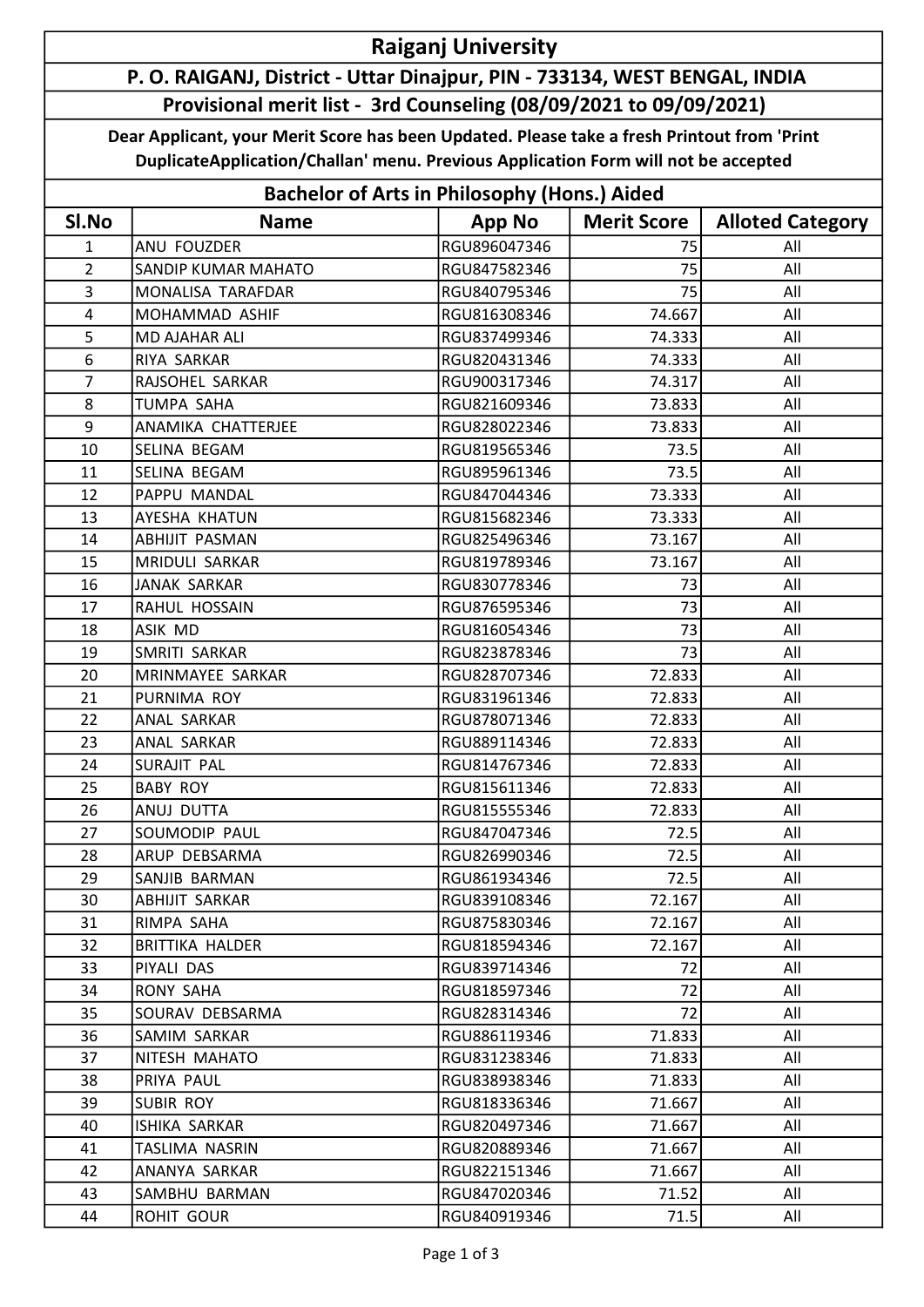| <b>Bachelor of Arts in Philosophy (Hons.) Aided</b> |                        |               |                    |                         |  |  |  |
|-----------------------------------------------------|------------------------|---------------|--------------------|-------------------------|--|--|--|
| SI.No                                               | <b>Name</b>            | <b>App No</b> | <b>Merit Score</b> | <b>Alloted Category</b> |  |  |  |
| 45                                                  | <b>JASMINA KHATUN</b>  | RGU820808346  | 71.5               | All                     |  |  |  |
| 46                                                  | <b>TINA BASAK</b>      | RGU832737346  | 71.5               | All                     |  |  |  |
| 47                                                  | <b>SHABNUR KHATUN</b>  | RGU847802346  | 71.5               | All                     |  |  |  |
| 48                                                  | JOSANA KHATUN          | RGU829742346  | 71.5               | All                     |  |  |  |
| 49                                                  | <b>ASHA ROY</b>        | RGU824429346  | 71.5               | All                     |  |  |  |
| 50                                                  | <b>MADHU MITA SAHA</b> | RGU859466346  | 71.5               | All                     |  |  |  |
| 51                                                  | SHIKHA DEBSHARMA       | RGU854924346  | 71.333             | All                     |  |  |  |
| 52                                                  | ALI AJGAR              | RGU842030346  | 71.333             | All                     |  |  |  |
| 53                                                  | HARAGABINDA SARKAR     | RGU839723346  | 71.167             | All                     |  |  |  |
| 54                                                  | SHRABANI CHAKRABORTY   | RGU829061346  | 71.167             | All                     |  |  |  |
| 55                                                  | <b>ANUP BARMAN</b>     | RGU879753346  | 71.05              | All                     |  |  |  |
| 56                                                  | <b>IMRAN ALI</b>       | RGU899931346  | 71                 | All                     |  |  |  |
| 57                                                  | <b>HENA ROY</b>        | RGU848494346  | 71                 | All                     |  |  |  |
| 58                                                  | CHANDANA BARMAN        | RGU835681346  | 71                 | All                     |  |  |  |
| 59                                                  | MUKTI DEBSARMA         | RGU897046346  | 71                 | All                     |  |  |  |
| 60                                                  | MITA MOHANTA           | RGU839703346  | 71                 | All                     |  |  |  |
| 61                                                  | MITA MOHANTA           | RGU856109346  | 71                 | All                     |  |  |  |
| 62                                                  | <b>DIPON RAJBANSHI</b> | RGU832239346  | 70.833             | All                     |  |  |  |
| 63                                                  | SUDIPA SAHA            | RGU830106346  | 70.833             | All                     |  |  |  |
| 64                                                  | MINUFA KHATUN          | RGU822664346  | 70.833             | All                     |  |  |  |
| 65                                                  | <b>APU CH BARMAN</b>   | RGU827752346  | 70.833             | All                     |  |  |  |
| 66                                                  | RINA BALA ROY          | RGU827667346  | 70.667             | All                     |  |  |  |
| 67                                                  | RAJDEEP ROY            | RGU820662346  | 70.667             | All                     |  |  |  |
| 68                                                  | <b>BHARAT BARMAN</b>   | RGU832503346  | 70.667             | All                     |  |  |  |
| 69                                                  | <b>DEEPMOY GUPTA</b>   | RGU819439346  | 70.667             | All                     |  |  |  |
| 70                                                  | INDRANI HALDAR         | RGU819822346  | 70.667             | All                     |  |  |  |
| 71                                                  | <b>BANI SARKAR</b>     | RGU835462346  | 70.667             | <b>SC</b>               |  |  |  |
| 72                                                  | <b>ABHIJIT SARKAR</b>  | RGU822679346  | 70.333             | SC                      |  |  |  |
| 73                                                  | SUPRIYA DAS            | RGU833197346  | 70.333             | SC.                     |  |  |  |
| 74                                                  | <b>DOLI ROY</b>        | RGU862130346  | 70.167             | <b>SC</b>               |  |  |  |
| 75                                                  | PINKY SARKAR           | RGU824003346  | 70                 | <b>SC</b>               |  |  |  |
| 76                                                  | SANJIBAN DAS           | RGU900417346  | 70                 | <b>SC</b>               |  |  |  |
| 77                                                  | <b>HEMA SARKAR</b>     | RGU819449346  | 69.833             | <b>SC</b>               |  |  |  |
| 78                                                  | SUMAN BARMAN           | RGU864924346  | 69.833             | <b>SC</b>               |  |  |  |
| 79                                                  | <b>AMIT ROY</b>        | RGU828153346  | 69.833             | <b>SC</b>               |  |  |  |
| 80                                                  | <b>BAPI PRAMANIK</b>   | RGU829581346  | 69.667             | <b>SC</b>               |  |  |  |
| 81                                                  | SOMA SINGHA            | RGU819022346  | 69.5               | <b>SC</b>               |  |  |  |
| 82                                                  | SUJAY BISWAS           | RGU838131346  | 69.333             | <b>SC</b>               |  |  |  |
| 83                                                  | JANARANJAN BARMAN      | RGU886561346  | 69.28              | <b>SC</b>               |  |  |  |
| 84                                                  | SANDIP BARMAN          | RGU829886346  | 69.167             | <b>SC</b>               |  |  |  |
| 85                                                  | MONIKA SARKAR          | RGU827407346  | 69.167             | <b>SC</b>               |  |  |  |
| 86                                                  | PRASANTA KUMAR ROY     | RGU839947346  | 69.167             | <b>SC</b>               |  |  |  |
| 87                                                  | SOURAV BARMAN          | RGU822148346  | 69.167             | <b>SC</b>               |  |  |  |
| 88                                                  | JAYPRAKASH SINGHA      | RGU848530346  | 69                 | <b>SC</b>               |  |  |  |
| 89                                                  | NILAM DEBSHARMA        | RGU818046346  | 69                 | <b>SC</b>               |  |  |  |
| 90                                                  | AJOY ROY               | RGU845806346  | 68.5               | <b>SC</b>               |  |  |  |
| 91                                                  | <b>KRISHNA ROY</b>     | RGU828897346  | 68.333             | <b>SC</b>               |  |  |  |
| 92                                                  | REKHA BARMAN           | RGU872483346  | 68.333             | <b>SC</b>               |  |  |  |
| 93                                                  | <b>SUMI BARMAN</b>     | RGU817878346  | 68.333             | <b>SC</b>               |  |  |  |
| 94                                                  | PINKAR SAHA            | RGU821736346  | 68.333             | <b>SC</b>               |  |  |  |